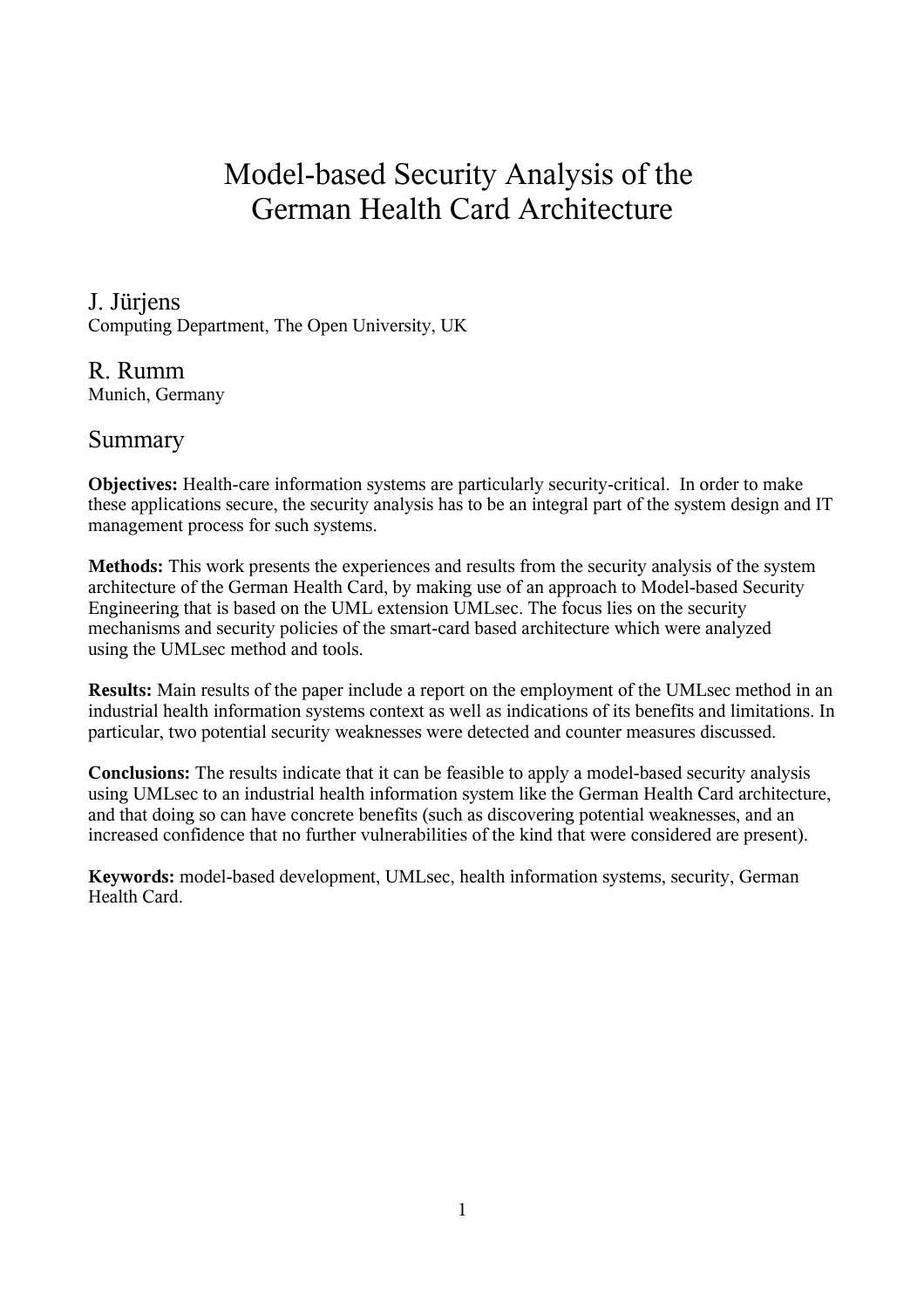## 1 Introduction

The use of health-care information systems has experienced an explosive growth. However, this usage carries critical risks concerning information security that are particularly significant for health-care systems, due both to the inherent vulnerability of the devices and the significant complexity of the architectures. In order to address these risks and enable secure health-care information systems, the security analysis has to be embedded in the development and management of the systems.

This work presents the results of the model-based security analysis of parts of the security architecture and security policies for the German Health Card. The security critical parts of the system were analyzed using UMLsec [1], a UML extension which allows the user to embed security related information into the system design, as well as to conduct automated security analyses on the model layer (see Fig. 1). The goal of this work was to gain experiences in the use of the UMLsec method in a health-care information systems context and to explore its benefits and limitations.

Model-based security design approaches such as UMLsec generally aim to be applicable in various kinds of application domains, relying on the fact that one can define the main security requirements such as secrecy, integrity, authenticity etc. independently of the application at hand. However, when applying UMLsec to a new application domain, a common experience is that usability can be increased by further extending or adapting the UMLsec notation, tools, or processes to the application domain. UMLsec and its tool-support and processes have been designed to facilitate such extensions. Thus, innovations from the current application include:

- an adapted application of UMLsec to health information systems, at the hand of a concrete application to the German Health Card architecture
- evidence that UMLsec is indeed suitable for application within this domain, and
- concrete results from the application to the German Health Card architecture, including two potential security weaknesses and a discussion of counter measures.

Detailed technical results omitted due to lack of space can be found at [2].

## 2 Related Work

**UMLsec applications:** Previous applications of UMLsec in industrial application projects already demonstrated the usefulness of tailoring the UMLsec notation or tools to an application domain. An application of UMLsec to information systems in an intranet at BMW is reported in [3]. There the use of single-sign-on mechanisms was central, so the application of UMLsec was targeted to demonstrating that it was used correctly within the system context. An application of UMLsec to mobile communication systems at O2 (Germany) is reported in [4]. Here, a new verification routine for UMLsec was developed to analyze data flows through such a communication architecture. Overviews on other applications of model-based security engineering in practice include [5, 6]. No previous application concerned health information systems, so the application presented here is novel.

More generally, there have been only few experience reports on applications of model-based development to health-care information systems focusing on security requirements, as discussed below. These approaches differ from UMLsec (and could thus not be used in our application here) in so far as they do not aim to formally and automatically verify UML models of architectures, business processes, and detailed protocol specifications against security requirements.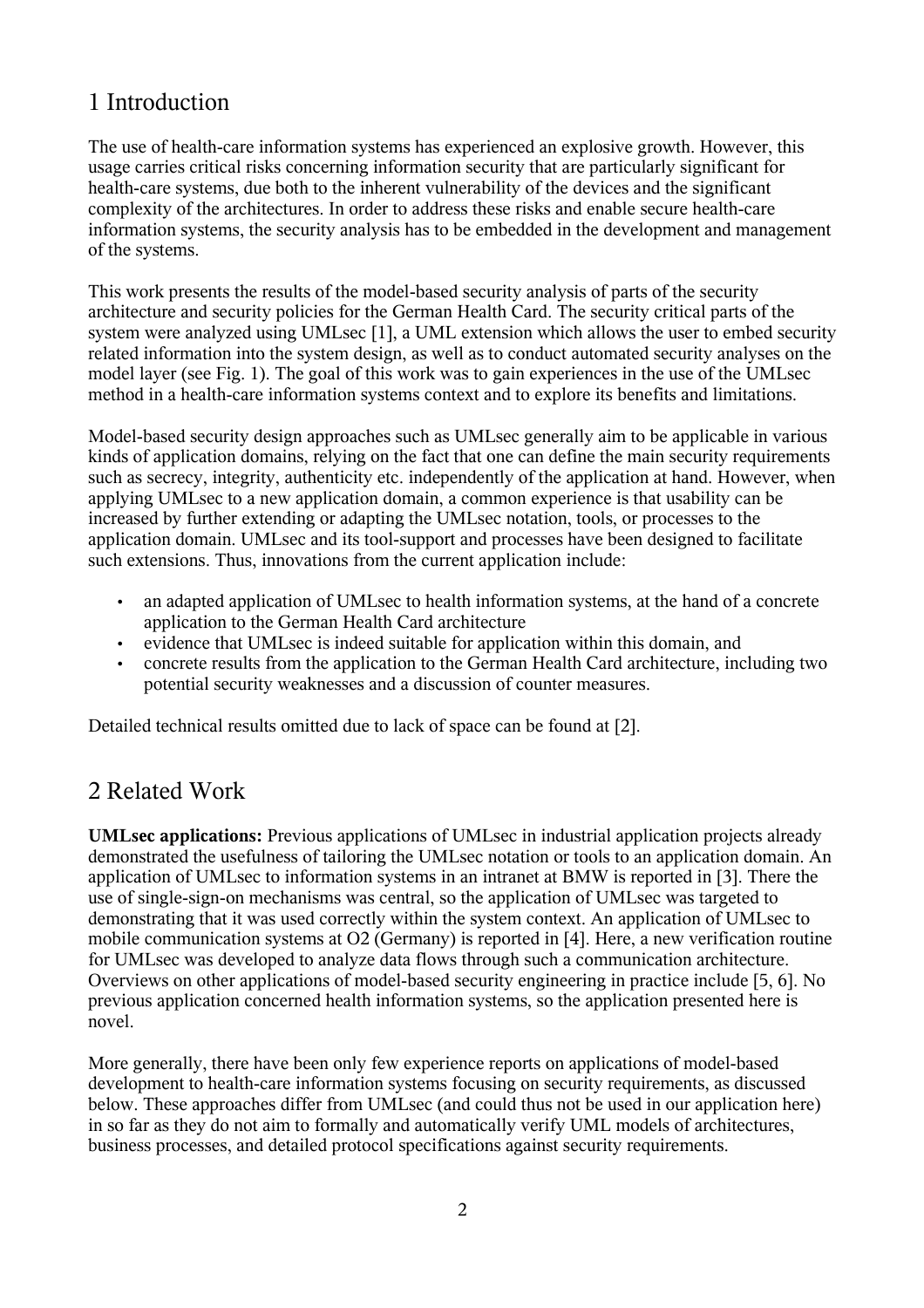**ISHTAR**: An approach where based on UML models, security services can be integrated into advanced systems architectures is presented in [7]. Ongoing work for the German health telematics platform using a model-driven architectural framework and a security infrastructure based on Electronic Health Records and multifunctional Electronic Health Cards is presented in [8].

**SECTET**: Usage scenarios for access control in contemporary health-care scenarios are presented in [9] and it is shown how to unify them in a single security policy model. Based on this model, the SECTET framework for Model Driven Security [11] is specialized for health-care scenarios, including access control policies, their target architecture, and model-to-code transformations. It is extended to the operating system-level and application-level security mechanisms in [12].

**Business processes**: An e-health case-study on analyzing secure business process specifications with respect to goals capturing the functional, security and trust requirements of IT systems and their operational environments is presented in [13]. The CORAS approach for model-based risk assessment [14] has, in particular, been applied to telemedicine systems.

**Deployment**: A framework to rapidly develop, simulate, and deploy clinical information system (CIS) prototypes based on model-based design techniques and high-level modeling abstractions is presented in [15].

## 3 Security Challenges in Health Information Systems

We discuss the particular characteristics of health information systems regarding security requirements, and how software engineering and software management processes have to be adapted to the application domain of health information systems in order to deal with the resulting challenges.

### 3.1 Characteristics of Security for Health Information Systems

As part of the German health-care reform, the current health insurance card is being upgraded to an electronic health card. On it, data on patient investigations, drug regulations, vaccinations and emergency data are stored. The aim is among other things to improve medical care and the prevention of drug incompatibilities and duplication of investigations. The goal is to maintain the security of this very highly sensitive data. It is expected that by 2009 all people insured through the state health insurance will receive an electronic health card. It replaces the existing (non-smartcard based) health insurance card. The health card will be further developed so that it is capable of including health data, in addition to its administrative functions. Therefore, it is necessary to develop the health card as a smart-card that is capable of authentication (electronic identity verification), encryption and electronic signature. This is designed to ensure maximum security of the data.

The architecture of the German Health Card was designed and implemented by an industrial consortium called "bIT4health" (short for "better IT for better health"), which consists of the companies IBM Germany, SAP, the smart card vendor ORGA, the patient file specialist InterComponentWare, and the Fraunhofer-Institute for Process Organisation.

The bIT4health architecture (cf. Fig. 2) consists of the following system nodes: Primary Systems node, Multi-functional Card Terminal, bIT4Health Platform, bIT4Health Applications node, and bIT4Health Integrator Backend. The client applications on each Primary Systems node are connected to the bIT4Health Platform through the bIT4Health Connector subsystem and over an Internet connection which is protected by a VPN channel and a firewall. Each Primary Systems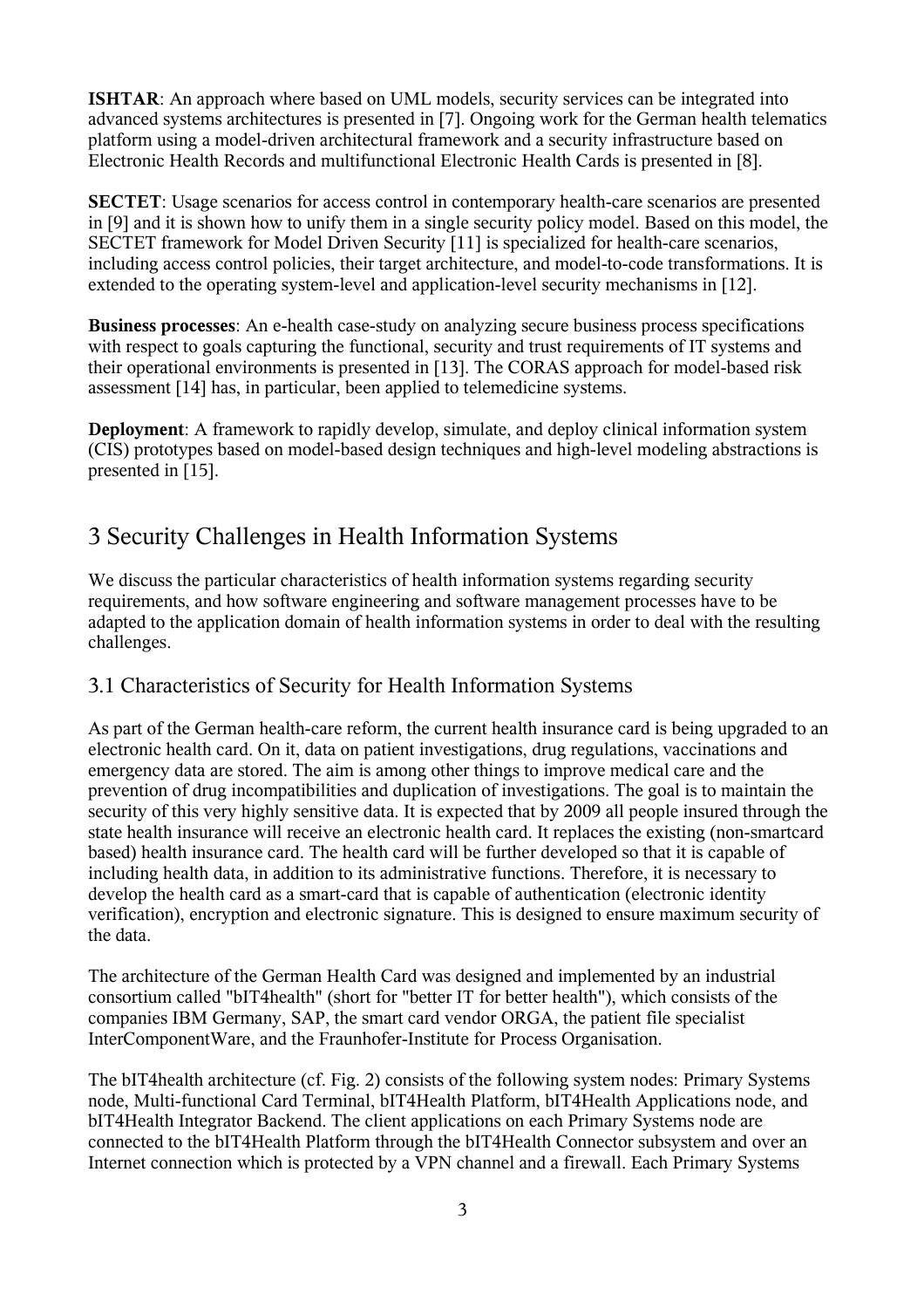node is connected to one or more multi-functional Card Terminals, each of which has one or more card slots that support any of the cards involved in the bIT4Health transactions: the Electronic Health Card itself (abbreviated EHC, or eGK for the German "elektronische Gesundheitskarte"), the Security Module Card (SMC), and the Health Professional Card (HPC, or HBA for the German "Heilberufsausweis"). The bIT4Health Platform contains the following subsystems: Security Services, Generic Common Services, and bIT4Health Common Services.

In this application, we investigated the security aspects of this architecture using model-based security analysis with UMLsec, in particular regarding attacks on:

- Data integrity: protection against unauthorized manipulation.
- Confidentiality: protection against unauthorized knowledge.
- Authenticity and non-repudiation protection.

#### 3.2 Selection of security mechanisms

The freedom of choice in the selection of security mechanisms for the applications of telematics systems and infrastructure for the bIT4Health consortium is rather restricted.

#### 3.2.1 Availability requirements on central IT systems

The Health Modernization Act [16] describes no alternatives or emergency substitutes to the services of the telematics infrastructure. The use of these services is mandatory in all use cases for the management of contract data, prescription, and treatment. Accordingly, the provision of personal data is absolutely critical for a successful fulfillment of orders, and treatment requires constant availability over 24 hours every day of the year. The availability requirement on the data implies of course the availability necessary for the proper processing hardware and software components of the IT system.

#### 3.2.2 Availability requirements on decentralized IT systems

The influence of the bIT4Health consortium on the security of the decentralized IT systems of service providers is relatively low. A certain role is played by the bIT4Health connector, which is the interface between bIT4health client applications and the telematics infrastructure. It provides the runtime-environment for business components, which implement generic and reusable business logic, and offers interfaces for the use of central services of the telematics infrastructure and of local services and devices (such as the card terminal). The connector in particular provides many local services for data security for the primary systems of doctors and pharmacists. The availability of local systems is, however, not guaranteed: The IT systems found in German doctors' offices, hospitals and pharmacies are based on a large variety of hard- and software with hardly any overarching commonalities. The responsibility for the existing hardware, operating systems, primary system, applications and networks, as well as its security standards and administration, rests with the health practitioners themselves. With the introduction of the Electronic Health Card, however, the availability of the decentralized IT systems receives a much greater importance: Doctors are no longer in a position to treat patients without the support of the electronic contract data, treatment and prescription management, and pharmacists require their local IT infrastructure for the redemption of electronic prescriptions. Although the success of the health reform based on the Electronic Health Card depends on the security systems of the service providers, this topic has been insufficiently considered in the professional circles of doctors and pharmacists.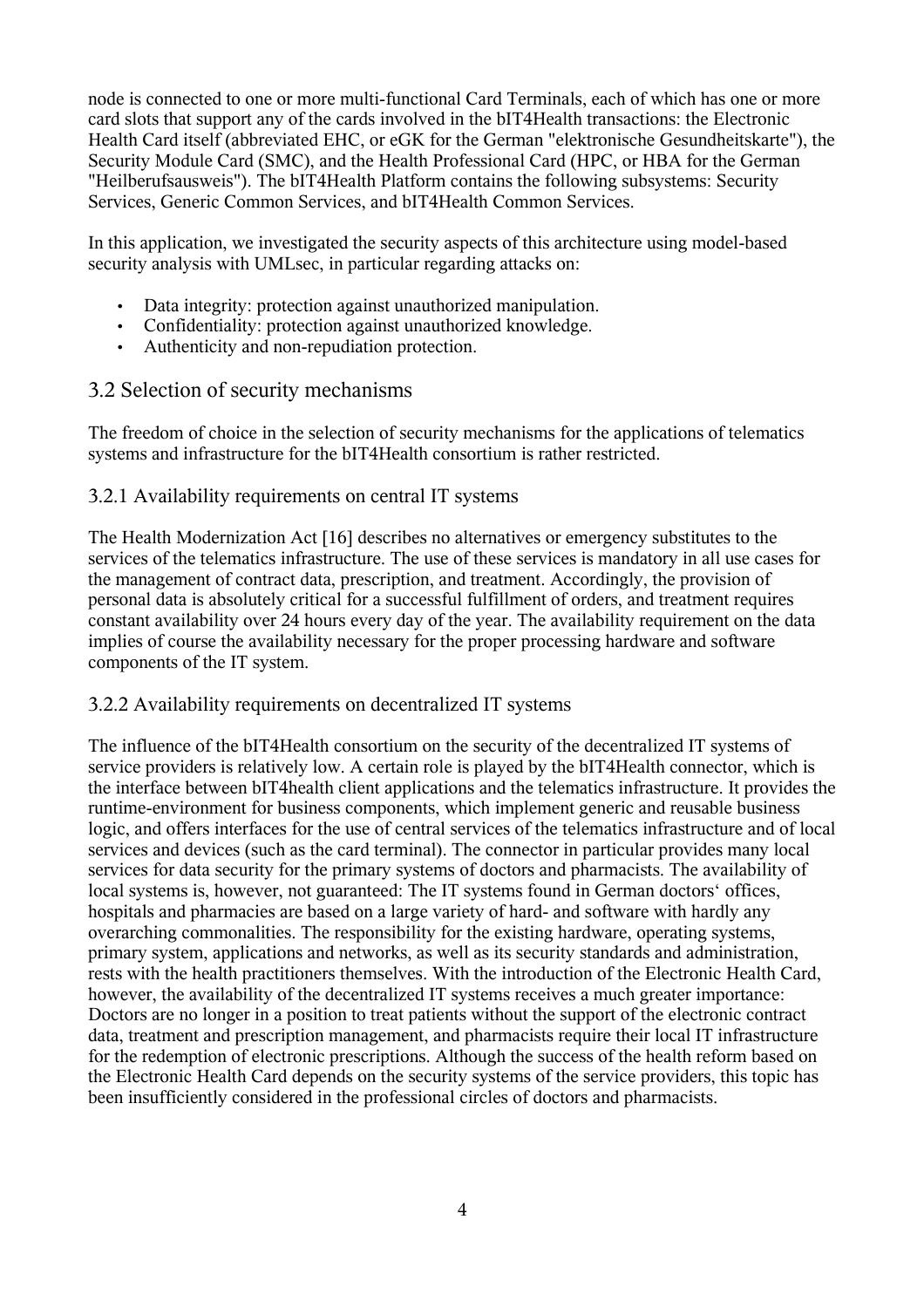#### 3.2.3 Other security requirements

Also in the selection of security mechanisms for authentication, data integrity and confidentiality of information, the bIT4Health consortium only had limited freedom of choice. Numerous laws, e.g. the German Data Protection Act [17] or the Health-care Modernisation Act [16], together with compulsory security standards (such as standards and architectures for e-government applications [18], or IT security on the basis of the Common Criteria [19]), contain very specific requirements on the implementation. Although these standards describe the use of digital signatures and public key infrastructures in detail, there is a definition gap e.g. regarding the question of which advanced transactions or qualified signatures should be used.

#### 3.2.4 Requirements on Digital Signatures

According to the German Signature Act [20], so-called "Qualified Signatures" must have a valid signature created using a secure signature-creation device. In principle, the two basic requirements of qualified digital signatures must be satisfied by the German Health Card architecture: All digital signatures are generated directly on the signature cards (either the Health Professional Card e.g. of the doctor or pharmacist, or the Electronic Health Card owned by the patient, or the Security Card modules part of the application systems), which according to the German Signature Act are considered secure signaturecreation devices. All signature cards are issued with individual certificates. These certificates must be issued by a trusted authority. For use in the health sector, this means that the root certificate was issued by the German Regulatory Authority for Telecommunications and Post. From this, further subordinate certificates can be certified within the telematics infrastructure.

The application use cases of the digital signatures, however, further require the ability to provide a proof of the time of creation of a signature (e.g. for the proof of a diagnosis or the date of an electronic prescription). To this end, time-stamps are used. Again, a distinction is made between normal and qualified time-stamps. The latter must meet the requirements of the Signature Act and the Signature Regulation [21], and also be certified by the Regulatory Authority for Telecommunications and Post. For the practical implementation, this means that qualified timestamps have to be issued by a central time-stamp service within the telematics infrastructure. "Normal" time-stamps do not have to meet the requirements of the Signature Act and the Signature Regulation. The bIT4Health consortium made the assumptions for the solution architecture [22, 23] that altogether, annual processing of 3.173 billion documents is expected, which results in a significant challenge for the signature creation. The lower security of normal time-stamps could however lead to a lack of legal certainty for medical transactions particularly in the case of legal disputes.

#### 3.2.5 Conflicting requirements: usability and application security

As explained in the previous section, the use of qualified time-stamps offers a much greater application security than the use of normal time-stamps. However, it requires an Internet connection at the time of signature creation. There are use case scenarios in which according to the current wide-spread state of technology in practice, an online connection is not possible, such as the creation of an electronic prescription at a home visit of a practitioner. Except for the qualified timestamp on the digitally signed prescription, this can be carried out offline on a notebook with a card terminal, the application software and the bIT4Health connectors. Although in the longterm we can expect a wide availability of mobile Internet connections, in the short-term we still have to permit an offline scenario.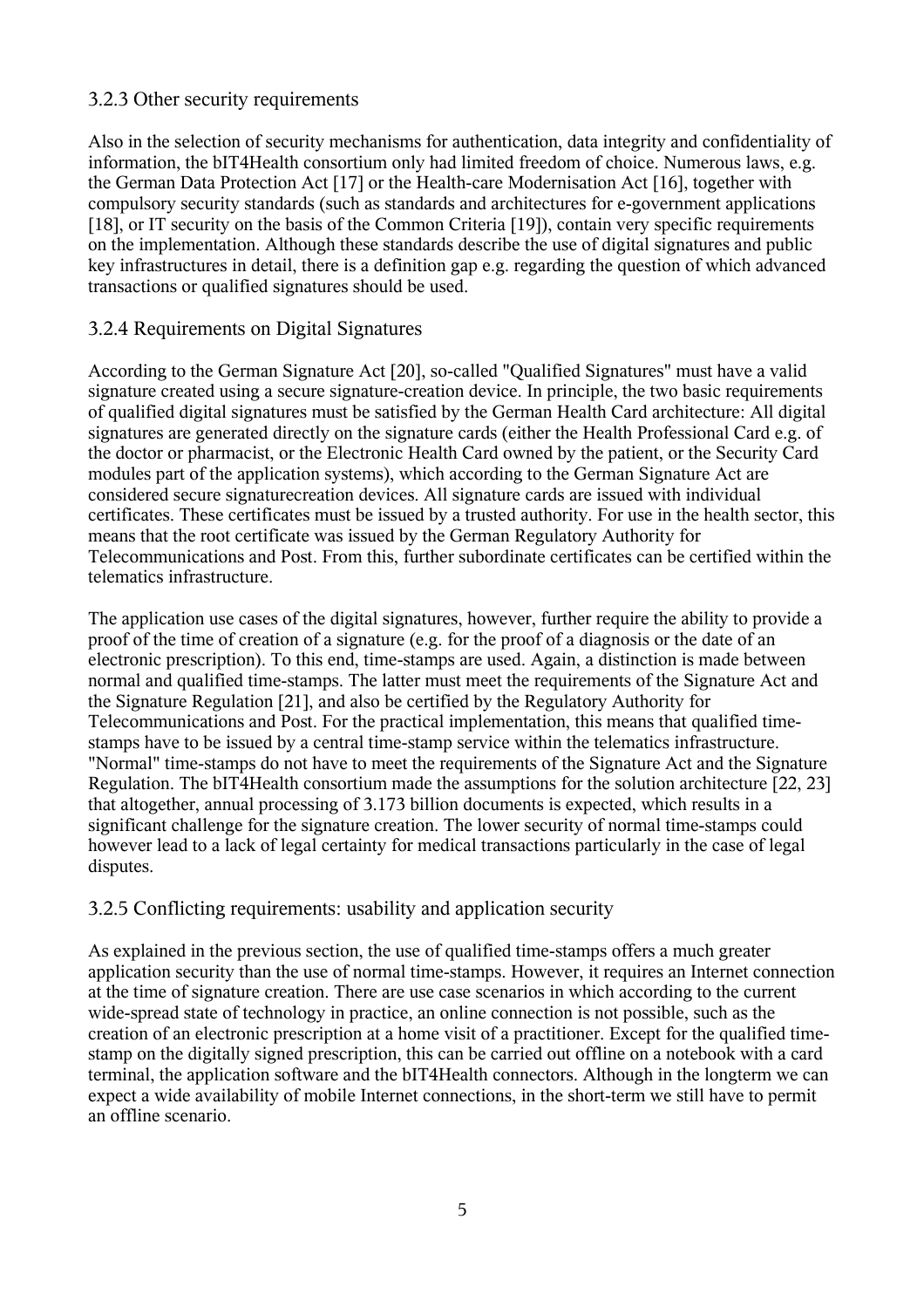## 4 Model-based Security Analysis of the German Health Card Architecture

We now explain how model-based security analysis was used at the German Health Card architecture. We illustrate this with a few representative examples.

Starting from a given set of security requirements (i.e. the relevant security policy), which focuses on health information system security, we conducted an analysis to identify the parts of the UMLsec framework which are most suitable to model these requirements and allow for a subsequent security analysis.

#### 4.1 Security Analysis using UMLsec

Model-based Security Engineering (MBSE, [1, 24, 25]) provides a formally based approach for developing security-critical software where recurring security requirements (such as secrecy, integrity, authenticity and others) and security assumptions on the system environment can be specified either within a UML specification, or within the source code as annotations (cf. Fig. 1). The goal is for example to be able to perform an analysis of a newly defined security design pattern, but also to be able to analyze whether an established security design pattern has been concretely instantiated in a given design.

Various analysis plugins in the associated UMLsec tool framework [26] (Fig. 3) generate logical formulas for the execution semantics and the annotated security requirements. Automated theorem provers for first-order logic (FOL) automatically establish whether the security requirements hold. One can also use this framework to implement verification routines for the constraints of selfdefined stereotypes. The semantics for the fragment of UML used for UMLsec is defined in [1] using so-called UML Machines, which is a kind of state machine with input/output interfaces and UML-type communication mechanisms. On this basis, important security requirements such as secrecy, integrity, authenticity, and secure information flow are defined.

#### 4.2 Security analysis of the public key signature procedures

The UML models of the German Health Card architecture have been formally verified against the security requirements using the UMLsec analysis tools presented in earlier sections. We present some representative findings.

#### 4.2.1 Mutual authentication

The automated analysis of the modeled application scenario of the mutual authentication smart card did not detect any vulnerabilities. The documentation of the security architecture does, however, permit technical variants of the use case. The used multifunctional card terminals need not necessarily have two smart card slots (i.e. places where smart-cards can be inserted into the terminal). Since an exchange of cards during the authentication process would find little acceptance in practice, it must also be possible to have two card terminals. Furthermore, in many doctors' offices several PC workstations are used in the primary system where applications are installed, but which do not have separate card terminals. In this case, it has to be assumed that the card terminals are connected via a computer or a network (cf. Fig. 4). However, the primary systems and networks of practitioners' offices are not standardized and are not sub ject to any security regulations or certifications. Under these circumstances, it is significantly easier for an attacker to manipulate the communication between the Health Professional Card and the Electronic Health Card using a manin-the-middle attack [27]. This threat could be countered by sub jecting the practitioners' systems to security regulations (although enforcing this would of course be a significant effort).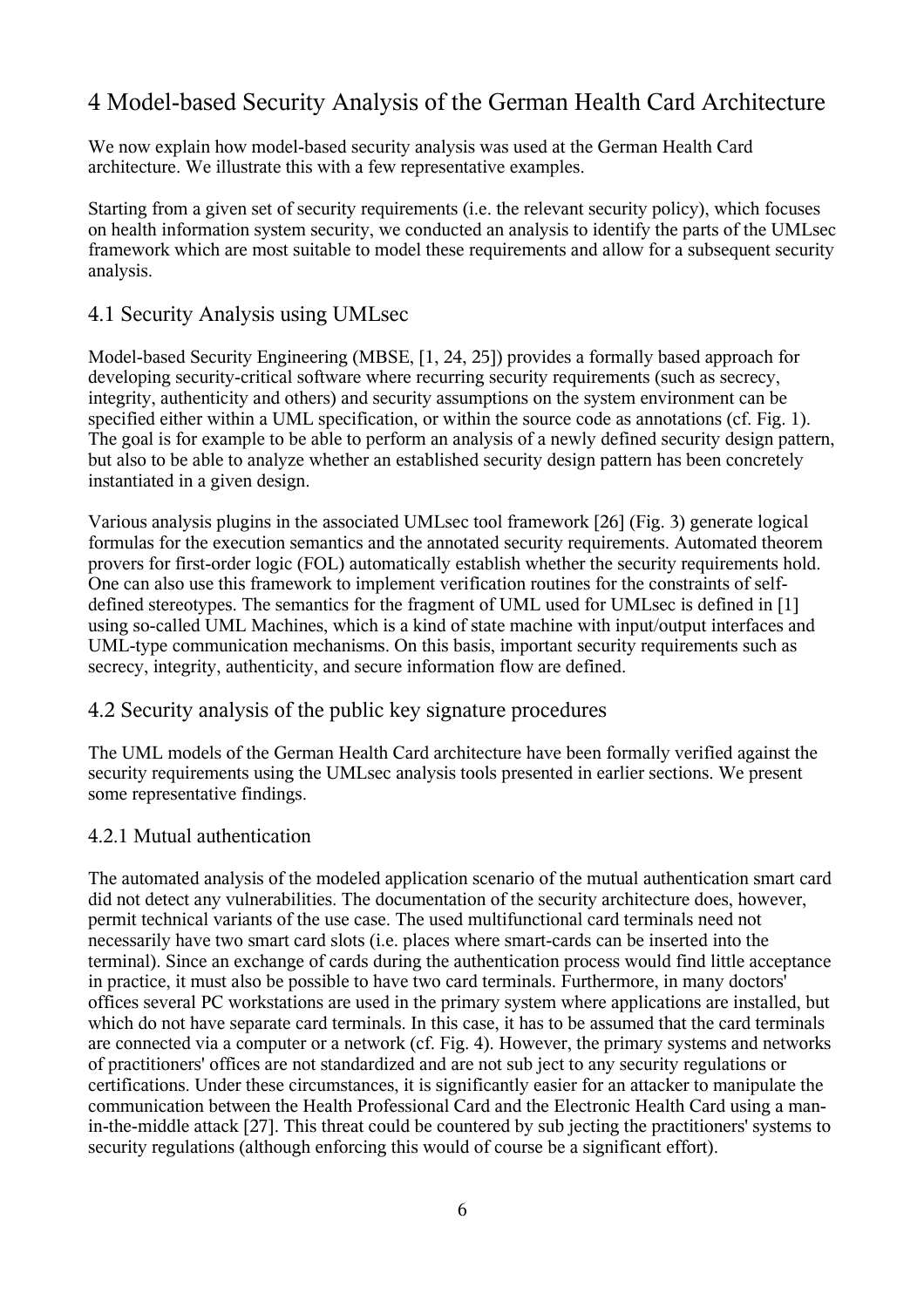Attacks on the PIN authorization procedure were not investigated. According to the bIT4Health specifications, only secure card terminals may be used. Since the PIN does not leave the multifunctional card terminal at any point in time, this requirement should cover the risks.

#### 4.2.2 Confidentiality and integrity of the communication channel

The UMLsec tool based security analysis showed that the method chosen to protect the confidentiality and integrity of the communication channel presented no security gaps. Even if the smart cards inserted in separate card terminals communicate over insecure channels, the encryption in conjunction with the cryptographic checksums should provide adequate security.

The security of the procedure does, however, depend on the secure exchange of the pre-master secrets k1 and k2, from which the actual session key is calculated. Should an attack on the mutual authentication procedure succeed, this would also put the security of the communication channel at risk. The cryptographic protocol that secures this exchange was therefore specified and analyzed using the UMLsec tools.

The results from the UMLsec analysis tools showed that this exchange is in fact secure as used within the architecture.

#### 4.2.3 Non-repudiation of medical transactions

For the communication between the Health Professional Cards of the doctor and the pharmacist and the Electronic Health Card of the patient it is assumed that, prior to the exchange of data, all communication partners are identified using a PIN-based procedure and mutually authenticated, as specified in the previous section. The encryption of the communication channel and verification of the data integrity is made in accordance with the procedures described in previous sections.

The exchange of digital signatures for an electronic prescription is specified as a sequence diagram in Fig. 5. The variables used in the model are explained as follows:

Data of the Health Professional Card (HPC):

 $\cdot$  inv(k hp c) private signature key

Symmetric session keys:

- hash(k1::k2) Shared between HPC of practitioner and Electronic Health Card (EHC), constructed from pre-master secrets k1 and k2.
- hash(k3::k4) Shared between HPC of pharmacist and Electronic Health Card (EHC), constructed from pre-master secrets k3 and k4.

Key targets for the attacker:

• prescri Prescription data

We shortly explain a walk-throw of this sequence diagram, and the UMLsec specific notation. The transaction is started with the primary system application displaying the prescription data (at the practitioner's office). It then sends a hash of the data to the practitioner. The practitioner views the prescription data and signs this hash using his Health Professional Card (HPC), and performs a symmetric encryption of this signature using a key shared between HPC of practitioner and the Electronic Health Card (EHC) (which is constructed as the hash of the concatenation of two premaster secrets k1 and k2, although this detail is not important here). Also, the primary system application sends the prescription data to the EHC card. The card decrypts the message from the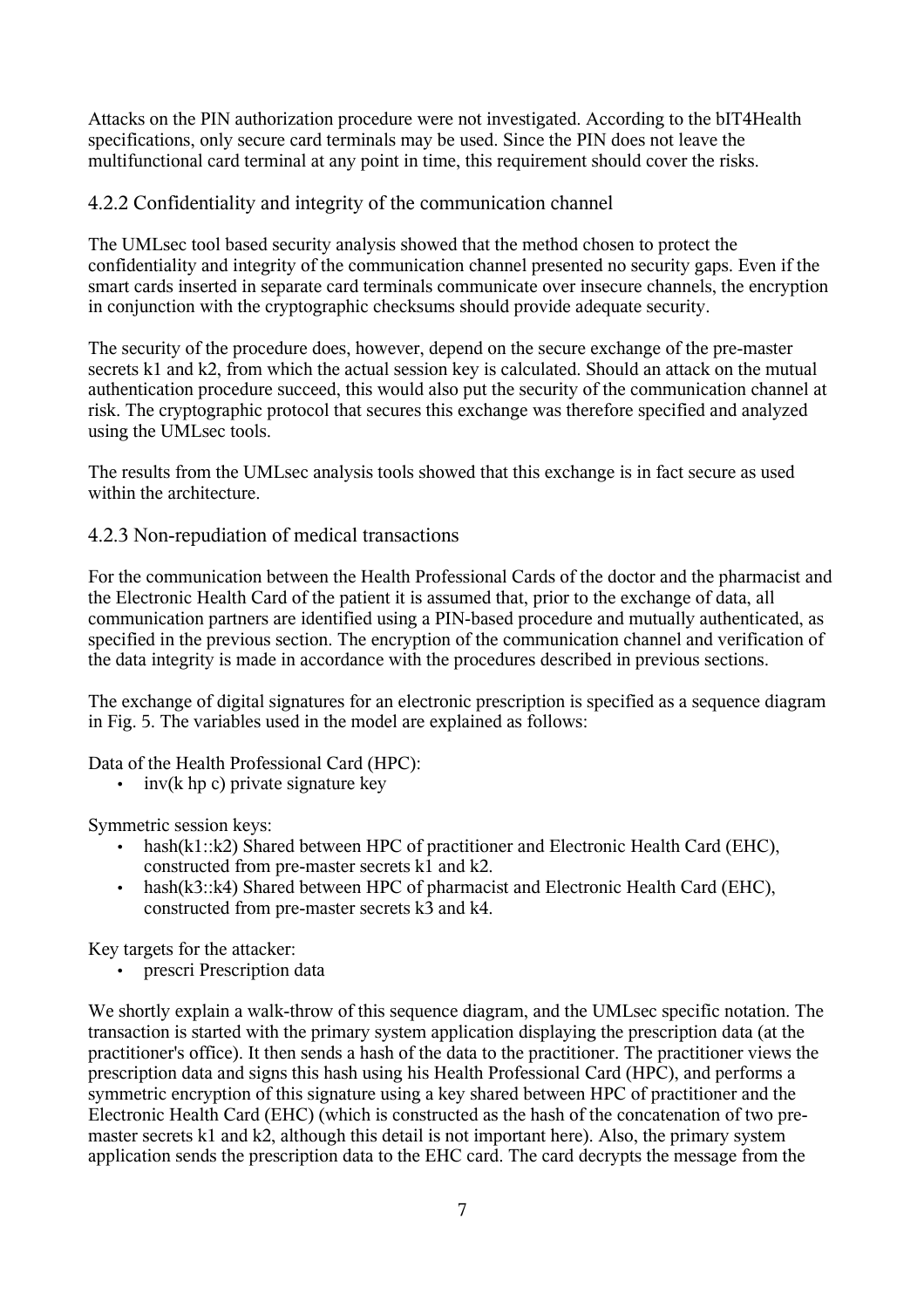practitioner and verifies the integrity of the signature using the public key of the practitioner. It then computes the hash of the prescription data received from the primary system application and compares it with the one received from the practitioner. If all these checks are satisfied, the card submits the prescription and the practitioner's signature of it to the pharmacist, signed with a symmetric key shared between HPC of pharmacist and the EHC (constructed similarly to the earlier symmetric key, although again the details are not important here). The pharmacist then decrypts the message from the card and verifies the integrity of the practitioner's signature using the public key of the practitioner. If it is valid, the medication is dispatched to the patient, and the pharmacist sends a message to the card confirming this.

The automated security analysis of this model using UMLsec uncovered a possible attack on the confidentiality of the prescription data that is sent out. The bIT4Health specifications do not require any encryption for the transmission of electronic document prescription onto the Electronic Health Card (as can be seen in the fourth message in Fig. 5). Only the transmission of electronic signatures between the Health Professional Card and the Electronic Health Card is protected. In most cases, the multifunctional card terminal will be directly connected to PCs with the primary system application (e.g. via USB or RS232). An attack on that connection seems relatively unlikely. However, it is perfectly permissible to connect the card terminal through a network and possibly other computers. Since these heterogeneous network and system environments cannot be assumed to be completely secure, an attacker could thus intercept the unencrypted prescription data. Such an attack on the prescription data is very worrying indeed in particular from data protection legal aspects. If the attacker manages to get repeated access to the system of the health practitioner, there is the possibility of a comprehensive data collection, which can be abused for economic benefits (e.g. by insurance companies). This threat could be significantly reduced by defining an operational constraint which prevents the card terminal from being connected through a network or other computers. The manipulation of the prescription itself, on the other hand, seems to be successfully prevented. A manipulation of the data would not only be recognized by the auditing service, but also by comparing the different hash values of the document and of the transmitted signature.

### 5 Discussion and Conclusions

The use of UMLsec was generally appropriate and reasonably practical for this application. The method showed that, apart from two issues that could be resolved by operational constraints, the system under consideration is indeed secure with respect to the security requirements and adversary model that were considered: An adversary who uses modest means to eavesdrop on and manipulate communication over communication networks that may themselves be insufficiently secured (such as plain Internet connections, or local area networks in practitioners' offices). This result is nontrivial, given the high number of insecure or untested systems. We are not aware of any issues that the approach did not notify but which were nevertheless present.

To our knowledge, this was the first application of UMLsec to health-care information systems. It differs from previous applications in so far as the healthcare specific properties of the application had to be taken into account. These include security properties derived from data protection on the patient data (in particular confidentiality). They also include integrity requirements on the prescription data which must withstand scrutiny in court, should it come to a trial about medical misconduct (for example, by making use of digital signatures that comply with the relevant standards). These specific properties in particular required a particular emphasis in the way UMLsec was applied, and on the system parts which had to be focused on.

Note that UMLsec, much as UML itself, is in a first instance mainly a notation with associated toolsupport, and does not prescribe, for example, a particular development process to be used. The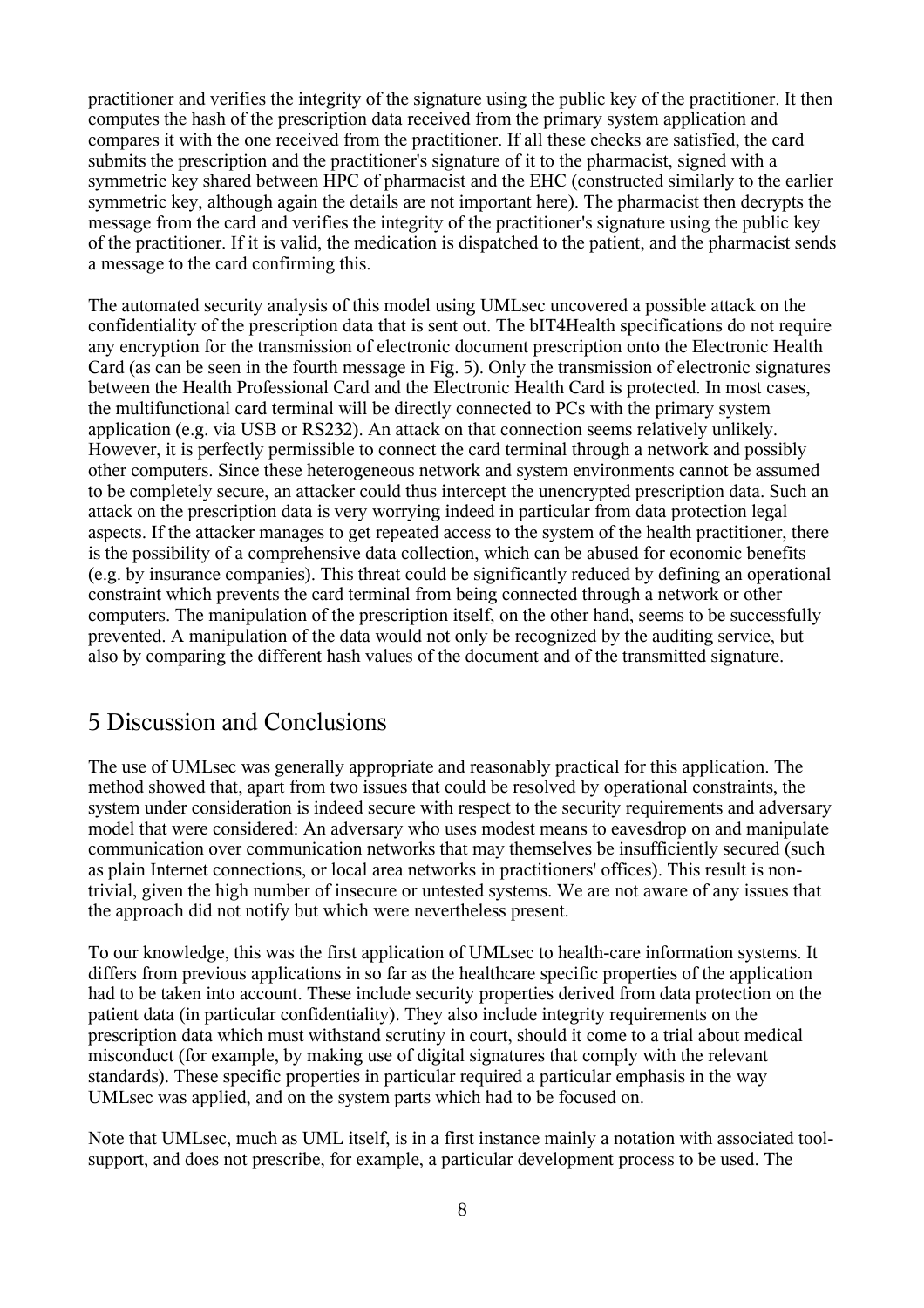advantage of this is that it is applicable in varying contexts and application domains. Since different application domains may pose specific challenges which can be addressed particularly well by using a certain development process, it also means that if one wants to profit from such a tailored development process, a certain tailoring in the way UMLsec is used may be beneficial. The work reported in this paper provides experiences from an application of UMLsec in the health information system domain, which will be useful for defining a UMLsec development process targeted to this application domain.

Note that this paper does not aim to be a large-scale controlled empirical study; instead its aim is to present a particular application, and the experiences learnt from it, in some technical depth, rather than providing a quantitative overview. New scientific insights gained from this application include the following conclusions, which are significant also because our work seems to be the first application of UMLsec of health information systems, and the first application of a formal modelbased security analysis to the German Health Card architecture.

- The results indicate that it can be feasible to apply a model-based security analysis using UMLsec to an industrial health information system like the German Health Card architecture. - They further indicate that doing so can have concrete benefits (such as discovering potential weaknesses, and an increased confidence that no further vulnerabilities of the kind that were considered are present).

### 6 Conclusions

This paper presented a report on the deployment of the UMLsec method in an health information system context. A model-based security analysis was conducted on the German Health Card architecture currently in development. The focus was on the application's security mechanisms and policies. Using the UMLsec notation, the security analyst was able to annotate his models with information regarding the security critical aspects of the system in a concise and clear way.

The model-based security analysis revealed (at two concrete examples for weaknesses) that there is a certain security risk arising from the heterogeneous hardware and software systems of doctors, pharmacists, and hospitals which could not completely be secured by the local bIT4Health software components. Many practitioners' offices are either too small or they lack the awareness of the secure use of IT systems. Whether this vulnerability will be exploited in practice remains to be seen when the system is put to wide-spread use (currently expected for 2009, after a number of delays).

The application also demonstrated that developers familiar with the UML notation should have no problem to learn and use UMLsec quickly. Furthermore, by embedding the security analysis directly into the IT development and management process, and by providing automated security analysis tools, a better understanding and clearer communication of these issues is made possible.

**Acknowledgements:** Part of this work was performed while the authors were at TU Munich. The first author is supported by the Royal Society through the Joint International Project with TU Munich on "Modelbased Formal Security Analysis of Crypto-Protocol Implementations". Comments from the reviewers which helped to significantly improve the presentation of the paper are gratefully acknowledged.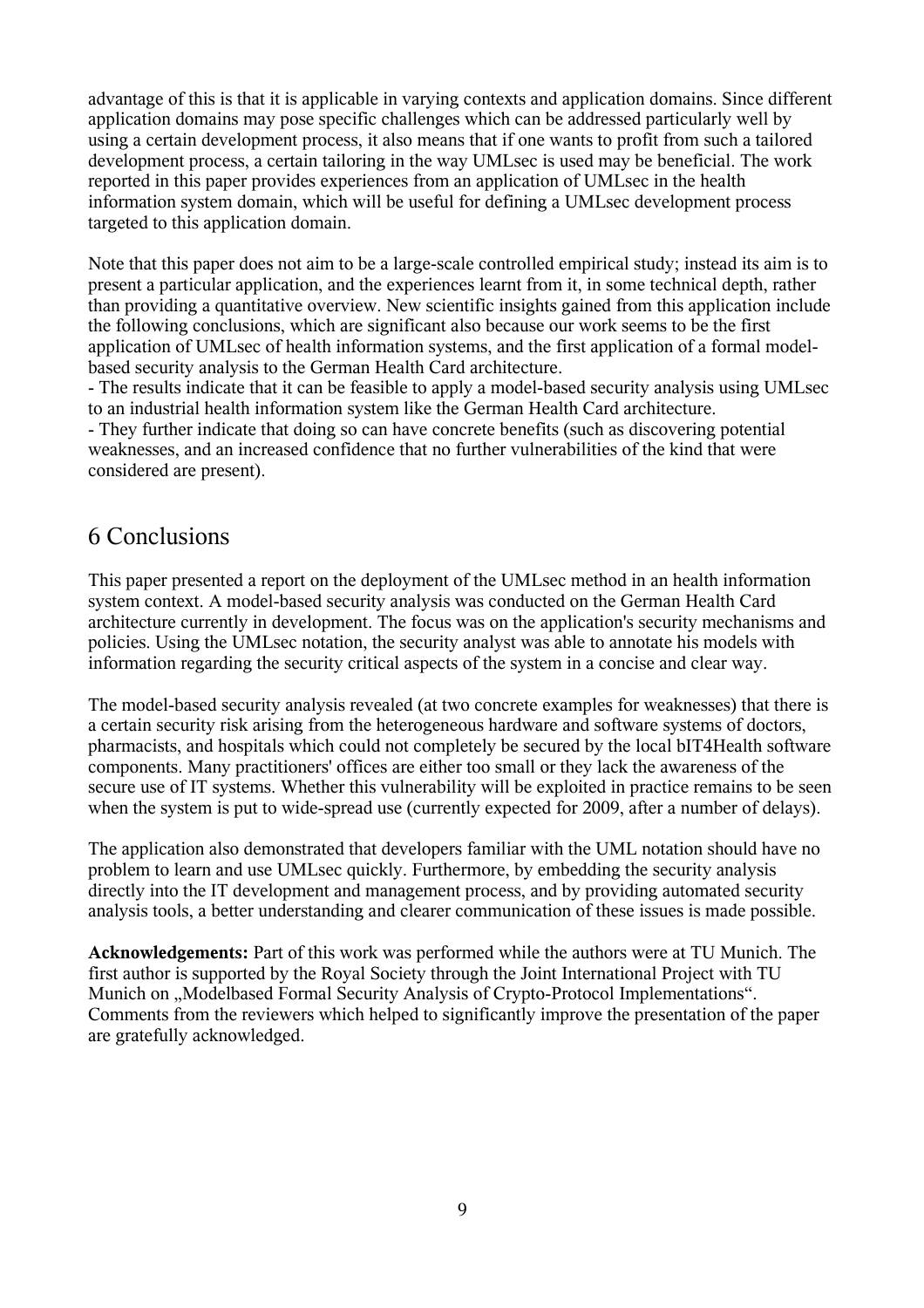## References

[1] Jürjens J. Secure Systems Development with UML. Heidelberg: Springer; 2004.

[2] Jürjens J, Rumm R. Security analysis of complex telematics systems at the hand of the electronic health card: Experimental results. 2007.

http://mcs.open.ac.uk/jj2924/umlsectool/Applications/Healthcard.

[3] Best B, Jürjens J, Nuseibeh B. Model-based security engineering of distributed information systems using UMLsec. 29th International Conference on Software Engineering (ICSE 2007), Minneapolis. IEEE Computer Society, 2007; 581-590.

[4] Jürjens J, Schreck J, Bartmann P. Model-based security analysis for mobile communications. 30th Intern. Conference on Software Engineering (ICSE 2008), Leipzig. ACM, 2008; 683-692.

[5] Apvrille A, Pourzandi M. Secure software development by example. IEEE Security & Privacy 2005; 3,4: 10-17.

[6] Jürjens J, Model-based security engineering for real. 14th Intern. Symposium on Formal Methods (FM 2006). LNCS 2006; 4085: 600-606.

[7] Blobel B, Nordberg R, Davis J, Pharow P, Modelling privilege management and access control. International Journal of Medical Informatics 2006; 75,8: 597-623.

[8] Blobel B, Pharow P. A model-driven approach for the German health telematics architectural framework and security infrastructure. International Journal of Medical Informatics 2007; 76, 2-3: 169-175.

[9] Alam M, Hafner M, Memon M, Hung P, Modeling and enforcing advanced access control policies in healthcare systems with SECTET. In Sztipanovits et al. [10].

[10] Sztipanovits J, Breu R, Ammenwerth E, Bajcsy R, Mitchell J, Pretschner A (eds.). Workshop on Model-based Trustworthy Health Information Systems (MOTHIS@Models), 2007. Contributions available at http://mothis.isis.vanderbilt.edu .

[11] M. Alam, M. Hafner, and R. Breu, Model-driven security engineering for trust management in SECTET. Journal of Software 2007; 2,1: 47-59.

[12] Agreiter B, Alam M, Hafner M, Seifert J.-P., Zhang X. Model driven configuration of secure operating systems for mobile applications in healthcare. In Sztipanovits et al. [10].

[13] Lopez H, Massacci F, Zannone N. Goal-equivalent secure business process re-engineering for e-health. In Sztipanovits et al. [10].

[14] Fredriksen R, Kristiansen M, Gran B, Stølen K, Opperud T, Dimitrakos T. The CORAS framework for a model-based risk management process. SAFECOMP. LNCS 2002; 2434: 94-105. [15] Mathe J, Duncavage S, Werner J, Malin B, Ledeczi A, and Sztipanovits J. Implementing a

model-based design environment for clinical information systems. In Sztipanovits et al. [10]. [16] Gesetz zur Modernisierung der gesetzlichen Krankenversicherung (GKV-

Modernisierungsgesetz / GMG). Germany, Bundesgesetzblatt 2003; I: 2190.

[17] Bundesdatenschutzgesetz (BDSG). Germany, Bundesgesetzblatt 2007; I: 201 and 1977; I: 66.

[18] Bundesministerium des Innern. Standards und Architekturen fur E-Government-Anwendungen (SAGA Version 4.0). Germany, Mar. 2008.

[19] Bundesamt für Sicherheit in der Informationstechnik, IT Sicherheit auf Basis der Common Criteria - ein Leitfaden. Germany, 2005. Available at http://www.bsi.bund.de/cc/cc\_leitf.pdf . [20] Gesetz über Rahmenbedingungen für elektronische Signaturen (Signaturgesetz / SigG). Germany, Bundesgesetzblatt 2001; I: 876 and 2007; I: 179, 185.

[21] Verordnung zur elektronischen Signatur (Signaturverordnung / SigV). Germany,

Bundesgesetzblatt 2001; I: 3074 and 2007; I: 2631, 2671.

[22] eHealth card - bIT4Health architecture. http://www.dimdi.de/static/en/ehealth. 2007.

[23] German health professional card & security module card specification v2.1.0. 2006.

http://www.dimdi.de/dynamic/de/ehealth/karte/downloadcenter/technik/kartenspezifikation/spez\_te stphase\_archiv/spez\_testphase\_archiv\_1\_egk/hpc\_p3\_smc\_v2-10.pdf .

[24] Jürjens J, Sound methods and effective tools for model-based security engineering with UML. 27th Int. Conf. on Softw. Engineering (ICSE 2005), St. Louis. ACM 2005: 322-331.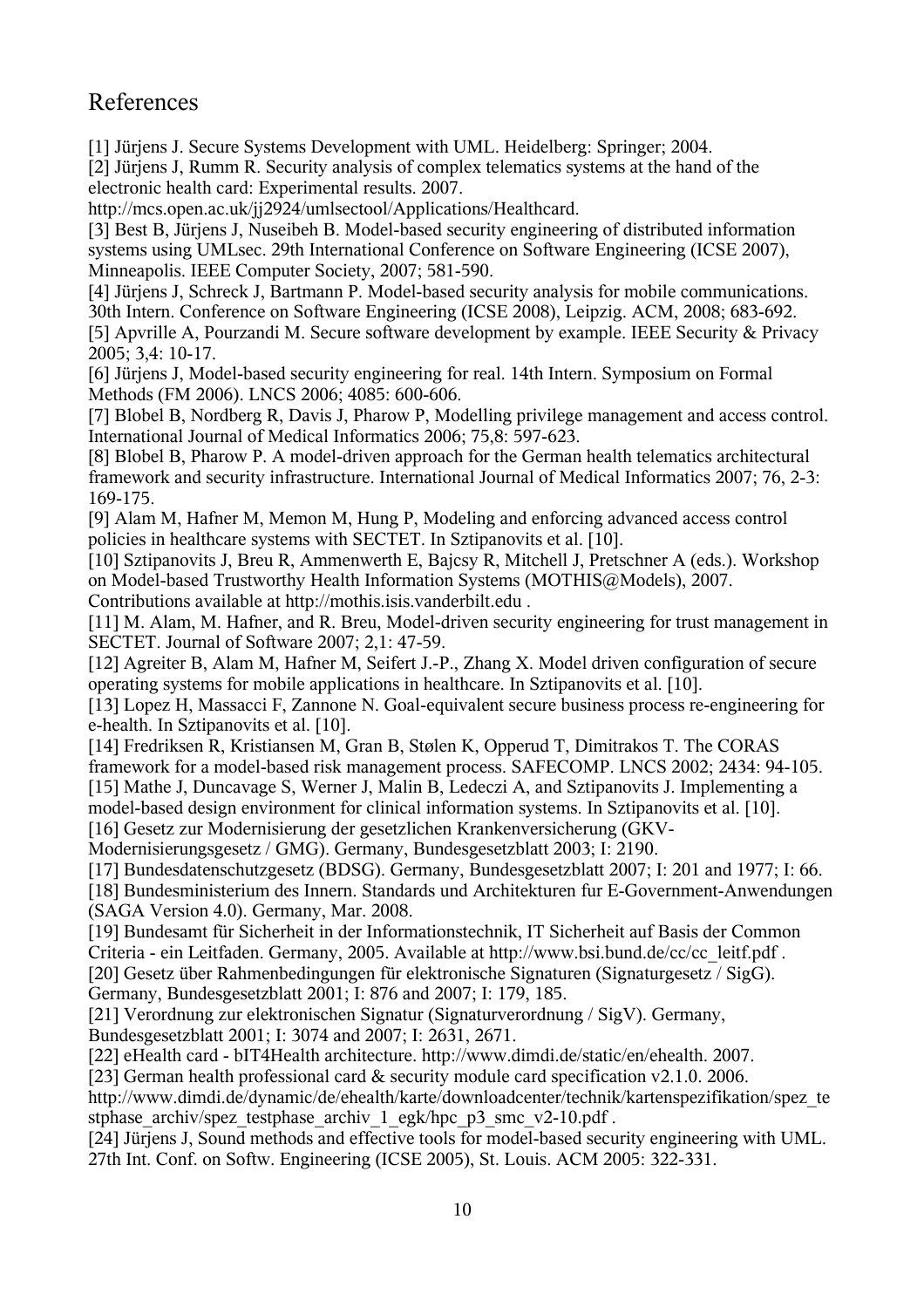[25] Jürjens J, Shabalin P. Tools for secure systems development with UML. Intern. Journal on Software Tools for Technology Transfer 2007; 9: 527-544. Invited submission to the special issue for FASE 2004/05.

[26] UMLsec tool. 2001-08. http://mcs.open.ac.uk/jj2924/umlsectool.

[27] Anderson R. Security Engineering: A Guide to Building Dependable Distributed Systems. New York: John Wiley & Sons, 2001.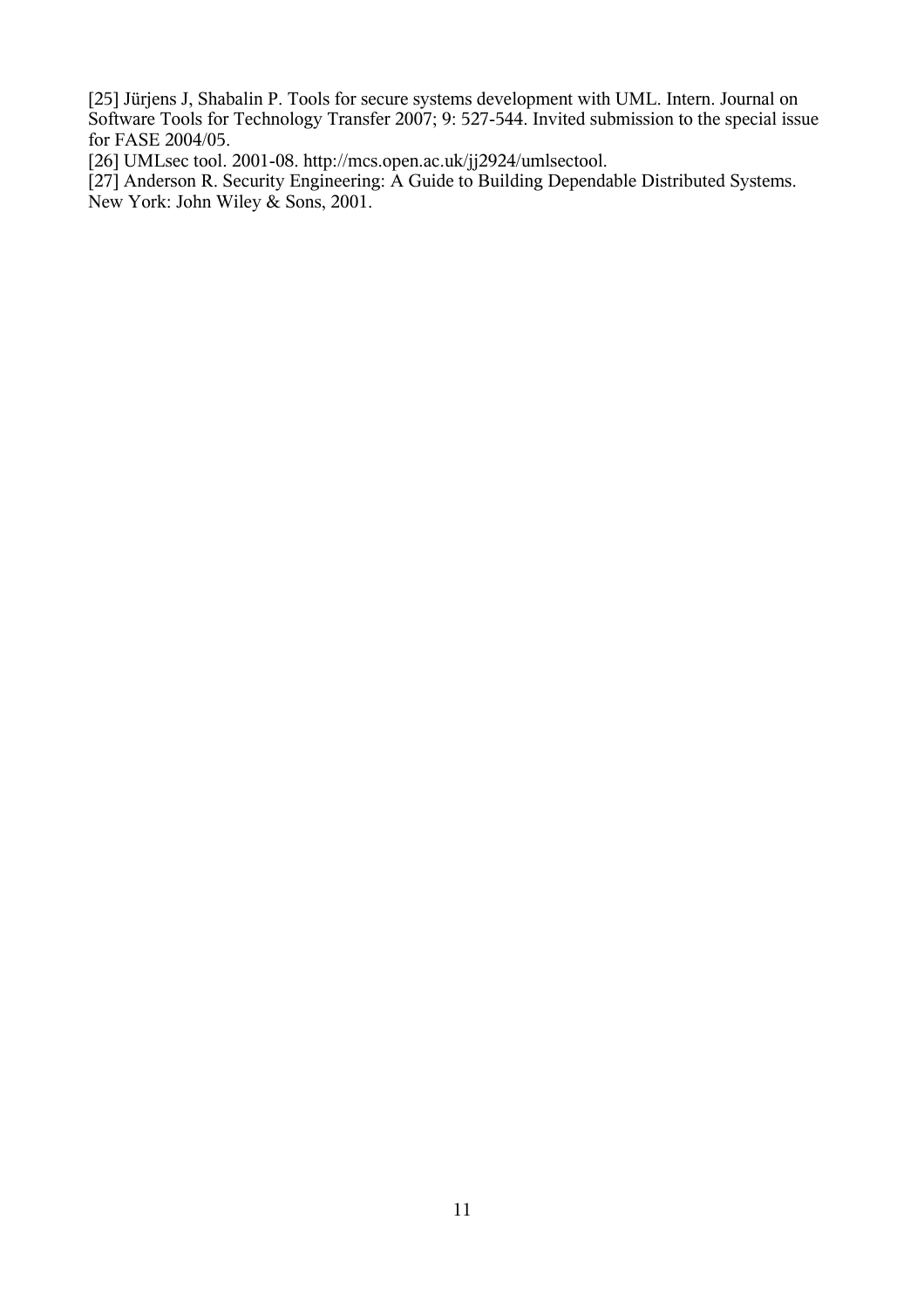

Figure 1: Model-based Security Engineering